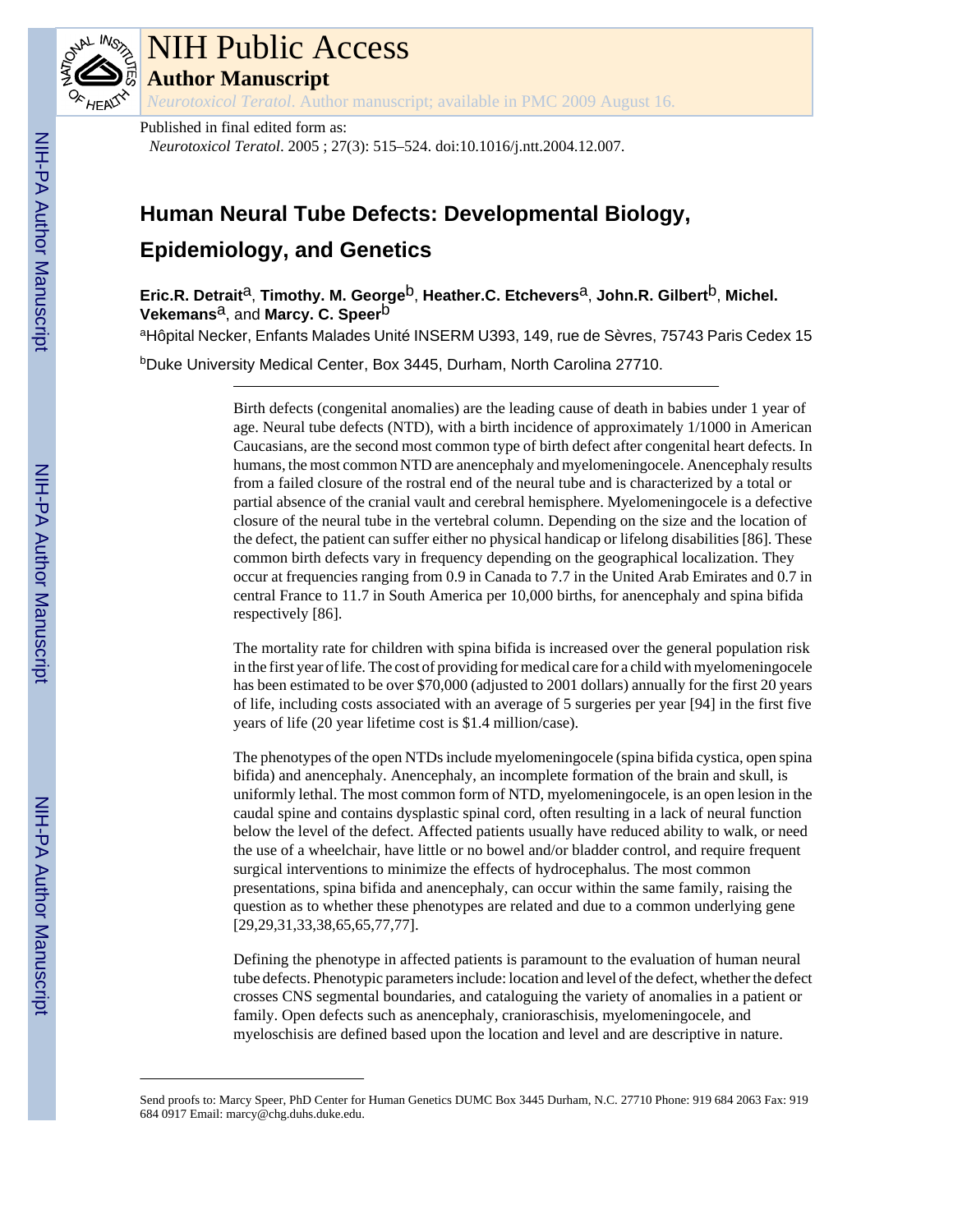Associated anomalies, Chiari II, hydrocephalus, syringomyelia, polymicrogyria, cortical heterotopias, agenesis of the corpus callosum further add to and can confuse the phenotypic definitions.

NTDs in humans result from the combined effects of genetic and environmental influences, and as such are a classic example of a multifactorial disorder. Identifying the genetic factors is critical for characterizing the interactions between genes and the environment, and understanding these interactions will provide the basis for designing novel preventive strategies and for offering accurate reproductive risks to couples. The genetic factors will likely involve aberrant variations in genes key for the normal closure of the neural tube. Neural tube closure is a complex, early developmental process, informed not only by nascent studies in human embryos, but by the plethora of investigations in a variety of experimental systems including but not restricted to mouse, zebrafish, and chick.

#### **Formation of the human neural tube**

Neurulation, which is the formation of the neural tube, is an important morphogenetic event in human development. The neural tube gives rise to the brain and the spinal cord to form the central nervous system. Neurulation in mammalian embryos occurs in two phases: primary and secondary neurulation [68]. These two phases occur in distinct areas along the rostro-caudal axis of the embryo. Secondary neurulation is limited to the tail bud, which lies beyond the caudal neuropore. In contrast to primary neurulation, described in detail below, secondary neurulation occurs by proliferation of stem cells[8], which form a rod-like condensation that subsequently cavitates. The cavitation transforms the rod into a tube, and the lumen of this tube comes into continuity with the lumen of the tube formed during primary neurulation. In tailless humans, the tail bud does not develop as in tailed animals, and secondary neurulation does not appear to be responsible for open neural tube defects. For this reason, we will focus on primary neurulation.

Primary neurulation generates the entire neural tube rostral to the caudal neuropore. During this process, occurring during the third and fourth weeks of development (Carnegie stages (CS) 8 to 13) Fig 1, the flat layer of ectodermal cells overlying the notochord is transformed into a hollow tube.

Eighteen days after fertilization (CS 8), the midline dorsal ectoderm of the embryo thickens and forms the neural plate while cell shape changes. The neural plate first appears at the cranial end of the embryo and differentiates in the caudal direction. The edges of the plate thicken and begin to move upward forming the neural fold. The neural plate becomes narrower, longer, and is transformed from an elliptical to a key-hole shaped structure. This transformation occurs by polarized cell movements in the medial direction and cell intercalation in the midline. The mechanism of these movements, known as convergent extension, is not specific to neural tube formation. Convergent extension has been widely studied in animal models (mouse, Xenopus and Drosophila), where it depends on the highly conserved Wnt-frizzled signal transduction pathways (See Lawrence at al. 2003 [48] and Copp et al. 2003 [12] for reviews on convergent extension).

On day 19 (CS 8.5), the border of the neural plate becomes gradually more pronounced and elevated. The neural plate folds longitudinally along the midline of the plate from the head toward the tail to form the neural groove. The folds rise up dorsally, approach each other and ultimately merge together, forming a tube open at both ends by day 23 (CS 10.5) (Fig 1 A and B). As the neural folds fuse, the cells adjacent to the neural plate also fuse across the midline to become the overlying epidermis. The rostral and caudal openings are called neuropores and are best distinguished around day 23 when about 17−19 somites are visible (Figure 1C). The rostral and caudal neuropores close later, on the  $26<sup>th</sup>$  (CS 12) and  $28<sup>th</sup>$  (CS 13) days of gestation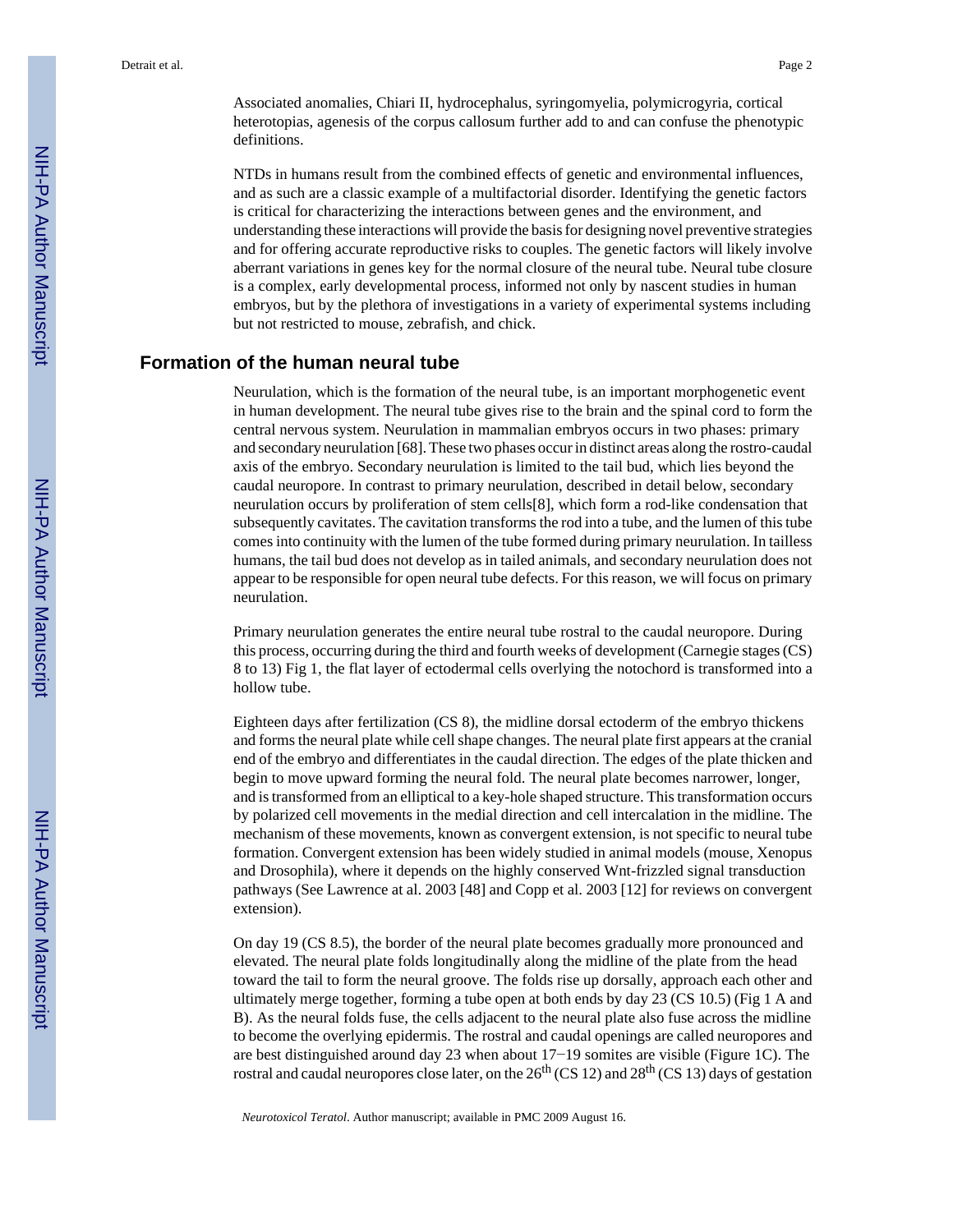respectively (Figure 1 D to E). We utilize the terminology suggested by O'Rahilly and Müller [60], who reserve the term "closure" for the closing of neuropores, while the term "fusion" is used to designate the merging of the neural folds and the formation of a tube.

Although there is general agreement on the morphogenetic movements of the first events of neural tube formation, the last event in neural tube formation, the fusion of neural folds, is subject to debate concerning the number of initiation sites of fusion and their location. Indeed, the fusion of the neural folds has originally been described in humans as a process initiated at a single site, and extending bi-directionally, rostrally and caudally, from this initiation site to the rostral and caudal neuropores [68]. However, over the past 20 years, a hypothesis of "multiple site of neural tube fusion" has been investigated in animal models and in humans. This hypothesis has been extensively studied in mice and rats [74]. According to Sakai, who wrote a comprehensive review of available data in mice and rat, rodent neural tube fusion occurs between day E8 to day E10 of gestation [74]. Four sites of neural tube fusion were identified. Site 1 initiates in the future cervical region between the third and fourth somites at the caudal part of the hindbrain, and progresses both caudally and rostrally. Caudally, it proceeds all the way down to the end of the neural groove until the caudal neuropore. The next two sites of initiation of fusion are located rostral to site 1. A second fusion initiates at the prosencephalon-mesencephalon boundary (Site 2) and extends both rostrally and caudally. This second fusion completely closes the roof of the telencephalon and the metencephalon. A third fusion site (site 3) progresses caudally, and closes the rostral end of the neural plate. Finally, the fourth fusion site (site 4) appears at the caudal end of the neural plate and extends rostrally to meet the fusion extending back from site 1.

#### **Single site of neural fold fusion**

Since the susceptibility to NTD's in human is known to vary among ethnic groups, one might hypothesize that heterogeneity of human neural tube defects could also originate from differences in fusion at site 2. This statement implies that the multiple sites of neural tube fusion occur in humans. In 1993, van Allen proposed multiple sites of fusion in human embryos, although a human site 2 had never been observed. She based her model on the observation of the type and the frequency of human tube defects. A model of a single site of fusion would predict that most human neural tube defects would be localized in the caudal and rostral ends of the tube where the neuropores close, which is not the case. van Allen's model predicted 5 sites of fusion and four neuropores. In addition to the rostral and caudal neuropores, she postulated the existence of a prosencephalic and a mesencephalic neuropore, resulting respectively from fusion of a second and a fourth closing site [88]. In the mid 90's, Seller [78,79] and Golden [30] arrived at similar conclusions from the study of human neural tube defects.

Although the model of multiple sites of fusion was attractive to explain such defects, experimental observation of human embryos clearly corroborates the hypothesis of a single site of fusion and a zipper-like process of neural tube closure. Using light microscopy and laser scanning electron microscopy to observe successive stages of development, Sulik and coworkers showed a zipper-like fusion of the human neural tube from a single initiation site located in the middle of the future hindbrain region [84]. This finding was later corroborated by two studies. Nakatsu and coworkers examined histological sections of human embryos at various stages of neural tube formation, and described three sites of apposition. Site 1 was the widely recognized site of true fusion located in the cervical region. From site 1, fusion extended both rostrally and caudally, reaching the caudal neuropore at the caudal end of the embryos. Site 2 was located at the boundary between mesencephalon and rhombencephalon, but was only an apposition site before being caught up by the rostralwards fusion. Site 3 corresponded to the rostral tip of the neural folds and is also an apposition, becoming fusion upon closure of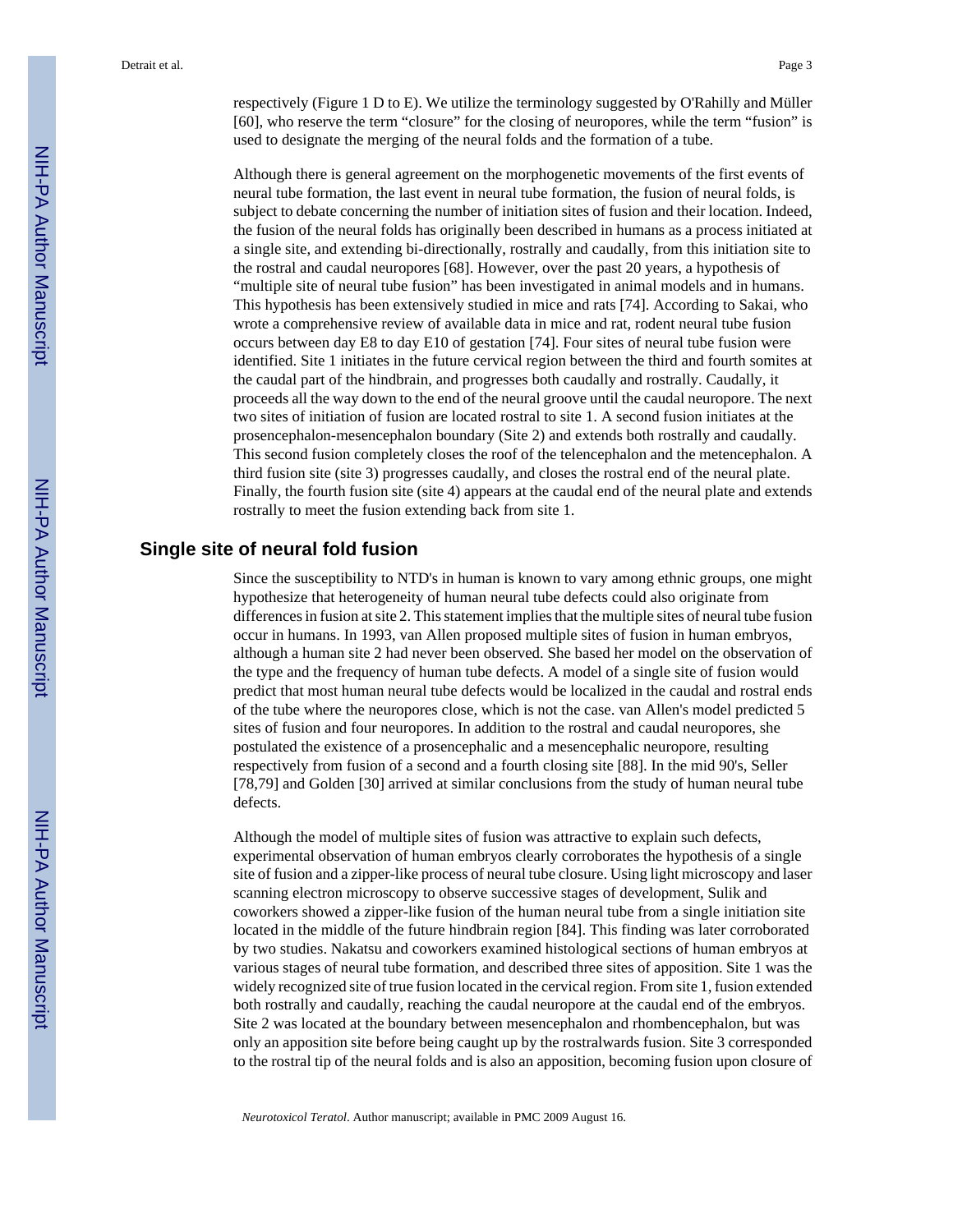the anterior neuropore. [57]. Finally, a study by O'Rahilly found two regions of fusion in humans [60] as observed by Sulik and coworkers [84], extending bi-directionally from the rhombencephalic region. Caudally, the fusion extended until the caudal neuropore, while ending rostrally at the dorsal lip of the rostral neuropore, closing the neuropore rostrocaudally.

#### **Relationship of human neural tube closure to mouse neural tube closure**

Three initiation sites of fusion have been confirmed by several groups in rodent models [11, 30,42,43], while a fourth one has not been described elsewhere (see [25] for a comparison of these studies). The locations of sites 1 and 3 were uniform between studies, but the location of site 2 showed strain differences. Genetically determined, it is considered to modify the susceptibility of each strain to neural tube defects (NTD's) [12,43].

It seems clear that in mice, the multiple sites of fusion model can be applied, even if the exact location of each site varies between mouse strains. In contrast, there seems to be a single initiation site of fusion in humans. Apposition of the neural folds may occur at several sites, but fusion itself only occurs when the extension of fusion reaches the area where the neural folds were apposed. This difference between humans and rodents does not necessarily imply that the mechanisms of fusion and closure are different; the same genes are likely to be involved in both species. Understanding the processes, both environmental and genetic, that influence neural tube closure in humans is critical so that relevant, rational interventions and preventions can be designed; but because humans are non-experimental systems, it is equally important to understand the similarities and differences between the human system and experimental systems such as mouse.

#### **Clues from observational data**

Attempting to define the defects based upon the underlying embryopathy may be the most appropriate method for defining NTD phenotype. Shum et al. [80] demonstrated that at least three different modes of neural tube formation might exist along the rostrocaudal axis; therefore, regional differences in modes of neural tube closure may result in different types of open defects. Mode 1 occurs in the cervicothoracic region, where a distinct medial hinge point (MHP) forms without any clear morphological evidence of dorsolateral hinge points (DLHP) resulting in an ovoid neural tube and slit shaped central canal. Defective mode 1 has been proposed to cause cranioraschisis by interfering with MHP formation resulting in normal but widely spaced neural folds preventing proper fusion. In the midbrain/hindbrain region, mode 2 has been described as generating both MHP and DLHP prior to fusion. After fusion, the neural tube has a diamond shaped configuration, perhaps foreshadowing the shape of the adult fourth ventricle. Defects of mode 2 results in exencephaly due to defective DLHP function.

Neural tube formation in the lumbosacral region, mode 3, is different in that there is only a suggestion of DLHP formation along with a well-developed MHP. The closed tube has a more oval shape with a large patent central canal. Where the driving force of neural tube closure in mode 1 appears to be extrinsic to the neural tube, the source of the force in mode 3 is less defined.

The last embryopathic mechanism proposes that a properly neurulated neural tube can be reopened. The only spontaneous mutant in which this mechanism occurs is the *curtailed* mouse in which increased cerebrospinal fluid pressure is thought to rupture a thinned roof plate and dermis in the absence of competent dorsal bony vertebrae [64]. Although the *curtailed* mutant may indeed have a reopening of a previously closed neural tube, this mechanism is not thought to be a likely cause of human NTD.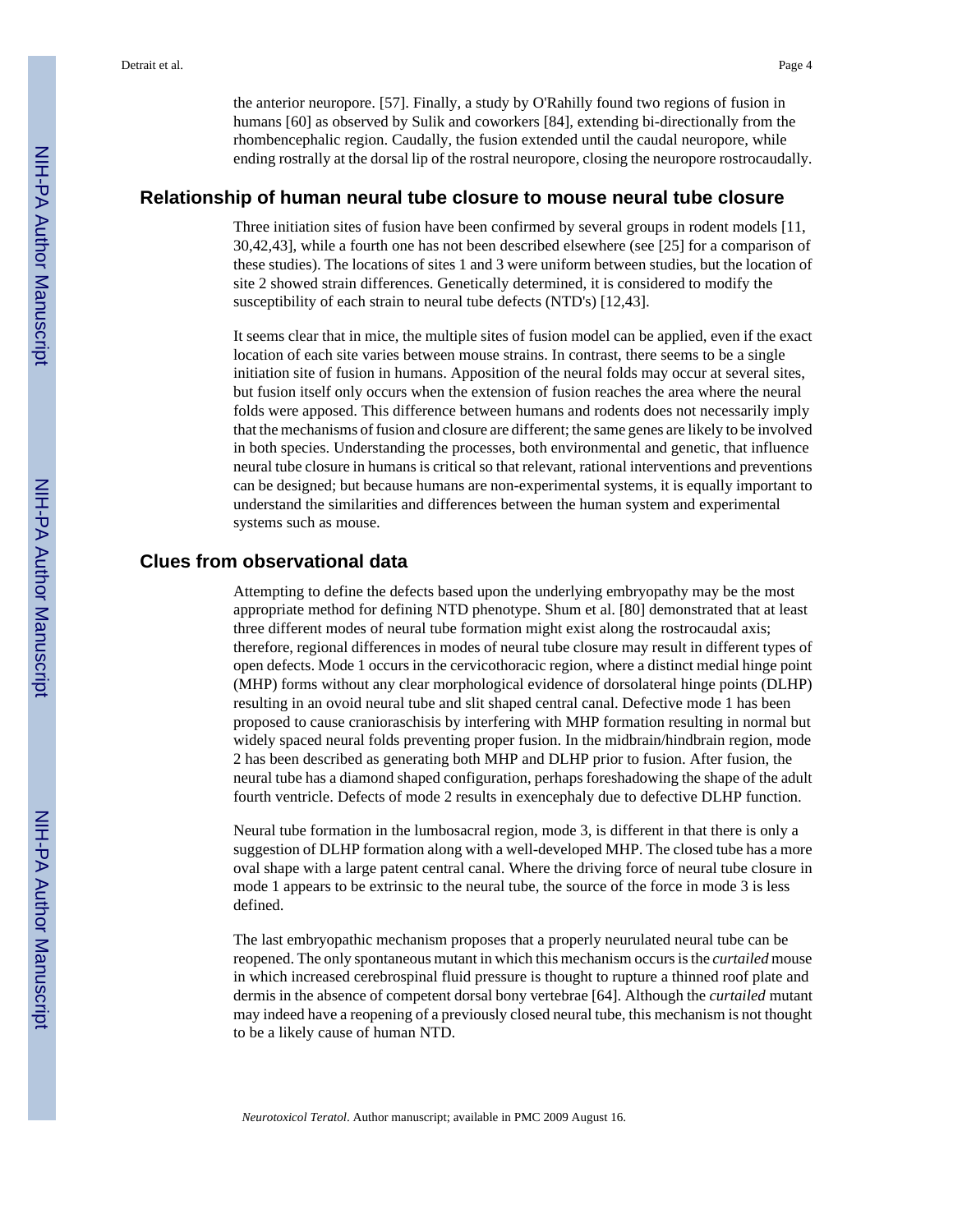#### **Evidence for a genetic factor in human neural tube defects**

Several lines of evidence suggest a genetic component to NTDs. First, NTDs are associated with known genetic syndromes including Meckel syndrome, anterior sacral meningomyelocele and anal stenosis, and the Mohr syndrome in addition to others. NTDs are frequently associated with trisomies 13 and 18 and various chromosome rearrangements. Secondly, in NTDs occurring without other syndromes, the recurrence risk for siblings is approximately 2−5% (giving a  $\lambda_s$  value [70,71] between 20–50), which represents up to a fifty-fold increase over that observed in the general population. Khoury et al. [47] have shown that for a recurrence risk to be this high, an environmental teratogen would have to increase the risk at least 100 fold to exhibit the same degree of familial aggregation, making a genetic component essentially required. Such potent teratogens are extraordinarily rare; however, one example of a teratogen exerting such a high relative risk is thalidomide.

Evidence of a genetic factor is further strengthened by the presence of a family history in a number of those affected. While family history of NTDs has been reported in 8.5% of one group of families studied [66], inspection of these multiplex NTD families shows that affected parent-child pairs are rare; most affected relative pairs are related at either the second or third degree, thus suggesting oligogenic inheritance. More data on parent-child transmission will be available over the next two decades, as children born with NTDs now receive sufficiently sophisticated medical care that they can live to maturity and reproduce. Segregation analysis studies demonstrating evidence of a major gene have been performed in series of NTD families, one demonstrating evidence for a major dominant gene and another for a major gene with recessive effect [16,24]. These studies are admittedly small and suffer from common problems of ascertainment. Twin studies for the NTDs are anecdotal in nature, comparing concordance in like-sex vs. unlike-sex twins instead of the more formal comparison between dizygotic and monozygotic twins. The limited available data are based on very small sample sizes, but range from 3.7% − 18% [20].

Chromosome abnormalities, specifically aneuploidy, are found in 5−17% of cases with NTDs [37,46,67]. NTDs are frequently associated with trisomies 13 and 18. A study by Kennedy et al. [46] suggests a frequency of chromosomal anomalies in 6.5% (13/212) neural tube defect patients. A gene or genes in the region of 13q33−34 associated with a 13q deletion syndrome has been shown to cause NTDs [51]. These cytogenetic rearrangements can be key positional clues to candidate genes and have been recently summarized [53].

#### **If neural tube defects are genetic, how do they present in families?**

One of the longest running controversies, as yet undecided, is whether NTDs at different levels represent different defects. In other words, are rostral level defects (e.g., anencephaly) different in some fundamental way than caudal defects (e.g., myelomeningocele)? Additionally, are lesions that include both rostral and caudal levels (e.g. cranioraschisis) altogether variant embryopathies? If the etiology of upper and lower lesions are different, then it would be expected that recurrences in families would breed true: affected individuals in an upper lesion family would all have upper lesions and vice versa for lower lesions. NTDs tend to breed true within families; in other words, recurrences in families in which the case is affected with spina bifida tend to be spina bifida, and recurrences in families in which the case is anencephaly tend to be anencephaly [18,26,28,33,87]. However, between 30−40% of recurrences involve an NTD phenotype that is different from the case phenotype. This intra-family heterogeneity may represent the pleiotropic effect of a common underlying gene or may suggest that families with different phenotypic presentations may result from different underlying genes. Alternatively, these dramatic phenotypic differences within families may suggest slight differences in timing to key environmental exposures in susceptible pregnancies, or may suggest that the underlying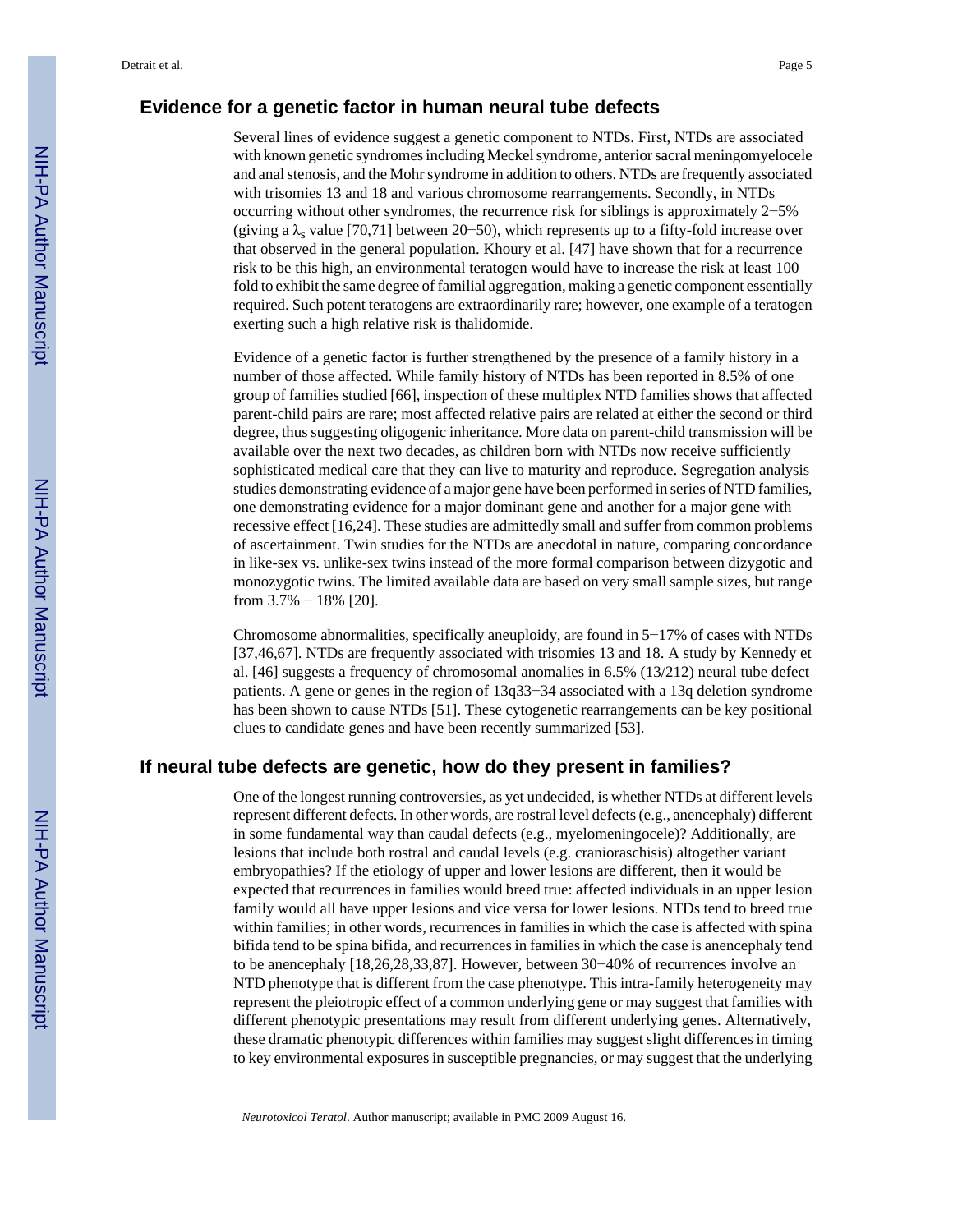genes are different. Or, these differences may represent the variable outcomes following different environmental exposures at key developmental times, or even just the result of random chance. While studies to date have provided conflicting and inconclusive results, the availability of such families will be vital to understanding the genetic and environmental influences to NTDs.

#### **Clues to genes involved in human neural tube defects from mouse models**

The folding of the plate results from a number of region-specific mechanisms, as suggested by the regional localization of neural tube defects observed in humans and in mutant mice. More than 80 mutations in a variety of genes have been identified and linked to a variety of rodent NTDs, implicating more than 100 genes directly or indirectly in neural tube formation. These genes have recently been comprehensively reviewed [12,34,35,95]. Unlike the majority of human cases, many of these mutants show autosomal recessive inheritance and, in addition to NTDs, these mice present other associated anomalies. Moreover, the penetrance and expression of many of these mutations are affected by the genetic background, which can increase the susceptibility to teratogen-causing NTDs, consistent with multifactorial inheritance. The mechanisms by which NTD arise in these murine models are generally unclear, even when the mutated gene has been identified. The most relevant animal model of human NTDs are the SELH mice, where the liability to exencephaly is genetic and best fits a multifactorial threshold model of inheritance involving 2 or 3 loci [41].

The best model for caudal spinal NTD, the most common presentation in humans, is the curly tail mouse, that naturally develops a lumbosacral myelomeningocele and is a phenocopy of nonsyndromic multifactorial human neural tube defects [59]. Recently, a mouse homologue of the Drosophila grainyhead transcription factor, Grhl-3, was shown to be responsible for this phenotype [85]. At the tissue level, mutant curly tail mouse embryos exhibit a cell-type-specific abnormality of cell proliferation that affects the gut endoderm and notochord but not the neuroepithelium [13]. The reduced rate of ventral embryonic cell proliferation results in a growth imbalance between ventral gut primordia and the dorsal neural elements. The result is a delay in posterior neuropore closure because of abnormal caudal flexion, resulting in spinal neural tube defects [10].

Mutations in the Macs gene in mouse lead to exencephaly and other midline NTDs; its human homologue MACS has been localized to 6q21−22.2 [4,50,83]. Most mouse models for NTD lead to exencephaly, the mouse counterpart for anencephaly, the less common but most severe NTD manifestation in humans. Murine models with hindbrain excencephaly, such as the Pax-3 splotch mutant, are noted to have defective DLHP formation in the region of the hindbrain [17,21−23]. Of relevance to the human condition, the *Pax3* gene has been reported to be defective in Waardenburgs syndrome patients with a subset having spinal neural tube defects [2]. It is not known how mutant *Pax3* causes neural tube defects; increased apoptosis [5,62], faulty pyrimidine synthesis or alterations in cell migration [19,52] have been proposed.

In four mouse mutants with cranioraschisis, *disheveled* [3,40], *loop-tail* [45], *circletail* [56], and *crash* [14], the underlying cellular mechanism has been attributed to abnormal neural plate development as a consequence of disturbed convergent extension. Disturbing convergent extension yields a shortened and broad neural plate, thus a widened and misshapen MHP. The planar-polarity gene-Wnt signaling pathways [91] are thought to be the responsible molecular substrate.

No mutations identified in mouse have yet been shown to represent major genes for NTD in humans. Mimicking the genetic complexity seen in humans will be difficult, since it is likely to be caused by a cumulative effect of several interchangeable loci, not a major gene with modifiers. Nonetheless, since humans are a non-experimental system, understanding the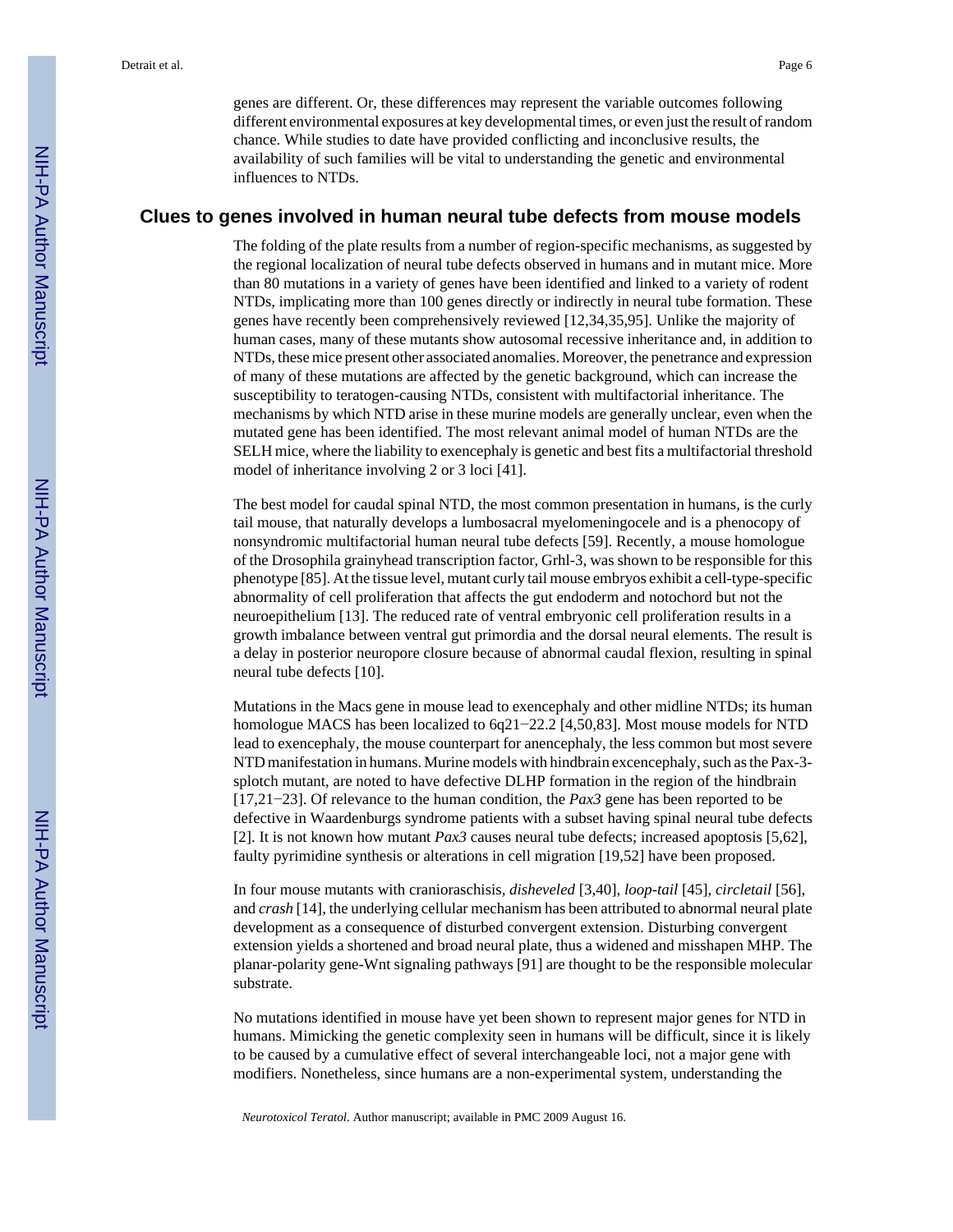relationship between humans and a model system such as mouse will be key to eventually considering interventions based on genetic and environmental risk.

#### **Environmental factors associated with neural tube defects**

Myriad exogenous causes for NTDs have been postulated and investigated (see [20,32] for review). Factors for which no significant association with NTDs has been found to date include maternal and paternal age effects, maternal periconceptual infections, number of prior "successful" pregnancies, recreational drug use, caffeine intake, smoking, and alcohol use. Hyperthermia (fever and/or hot tub use) has been investigated, though most of these studies are subject to extreme recall bias and have yielded inconsistent results. However, increased risk for NTDs is definitively associated with maternal diabetes and maternal obesity (both associated with glucose metabolism), and maternal use of anti-convulsant medications (for the treatment of epilepsy). For example, anti-epileptic drugs administered to pregnant mothers induce congenital malformations, the incidence rising from 3% without drug to 9% with drug administration [44]. These numbers can rise up to 28% when 3 or more antiepileptic drugs were given to the epileptic mother [36]. The well-known anti-epileptic drug, valproic acid, is teratogenic when given to pregnant women, and its administration results in 1 to 2% incidence of spina bifida [49,58]. Moreover, recent data suggests that this agent also induces mental retardation in children with no physical manifestation.

Paternal exposure to Agent Orange in Vietnam veterans has been implicated, as has water chlorination by-products [39] and maternal exposure to solvents through house cleaning occupation [7]. Exposure to fumonisins, a fungal metabolite commonly found in maize, has also been implicated and *in vivo* and *in vitro* studies have demonstrated an association of exposure with neural tube defects [73]. Prenatal exposure of mice to cadmium has shown that the metal is localized in the developing neural tube and can result in NTDs [15,92]. These known environmental associations, however, are insufficient to explain the degree of familial aggregation observed in NTDs.

Several studies have demonstrated that maternal periconceptional supplementation with folic acid reduces the recurrence risk for NTDs (e.g.,[54]) by  $50 - 70\%$ , implicating genes involved in the metabolism of folate. Yet the recurrence risk is not entirely eliminated (e.g., above and [9], suggesting that additional, genetic factors are responsible for the development of NTDs and these non-folate responsive cases may represent highly genetic cases of NTDs [76]. The mechanism for how folic acid works to reduce the risk is unclear and likely mediated by genetic effects. Folate acts as a cofactor for an enzyme involved in DNA and RNA biosynthesis, and is also a supplier of methyl groups to the methylation cycles [75]. Folate deficiency leads to up-regulation of folate receptors, which are ubiquitous and mediate folate uptake at physiological level [1]. A recent study by Rothenberg et al. [72] showed that some mothers with a pregnancy complicated by a NTD produced autoantibodies that bind to folate receptors on the placental membrane and therefore blocked the binding of folic acid.. The authors further suggest that the periconceptual administration of folate would bypass the autoantibodies that mediate a placental folate receptor blockage. Indeed, folate has a high affinity for its receptor and might displace the autoantibody when administered at high doses.

Identifying those women whose risk for NTD is minimized by folic acid supplementation would allow genotype-directed pharmacogenetic interventions. Researchers are looking at a number of different genes involved in folic acid metabolism, including those encoding folate receptors, 5,10-methylenetetrahydrofolate reductase (MTHFR), and cystathionine (beta) synthase. Recent studies have implicated homozygosity for the C677T thermolabile variant of the MTHFR gene as a risk factor for NTDs ([27,61,93] among many others), and others have suggested that the effect may be dependent on level of lesion [90]. A recent meta-analysis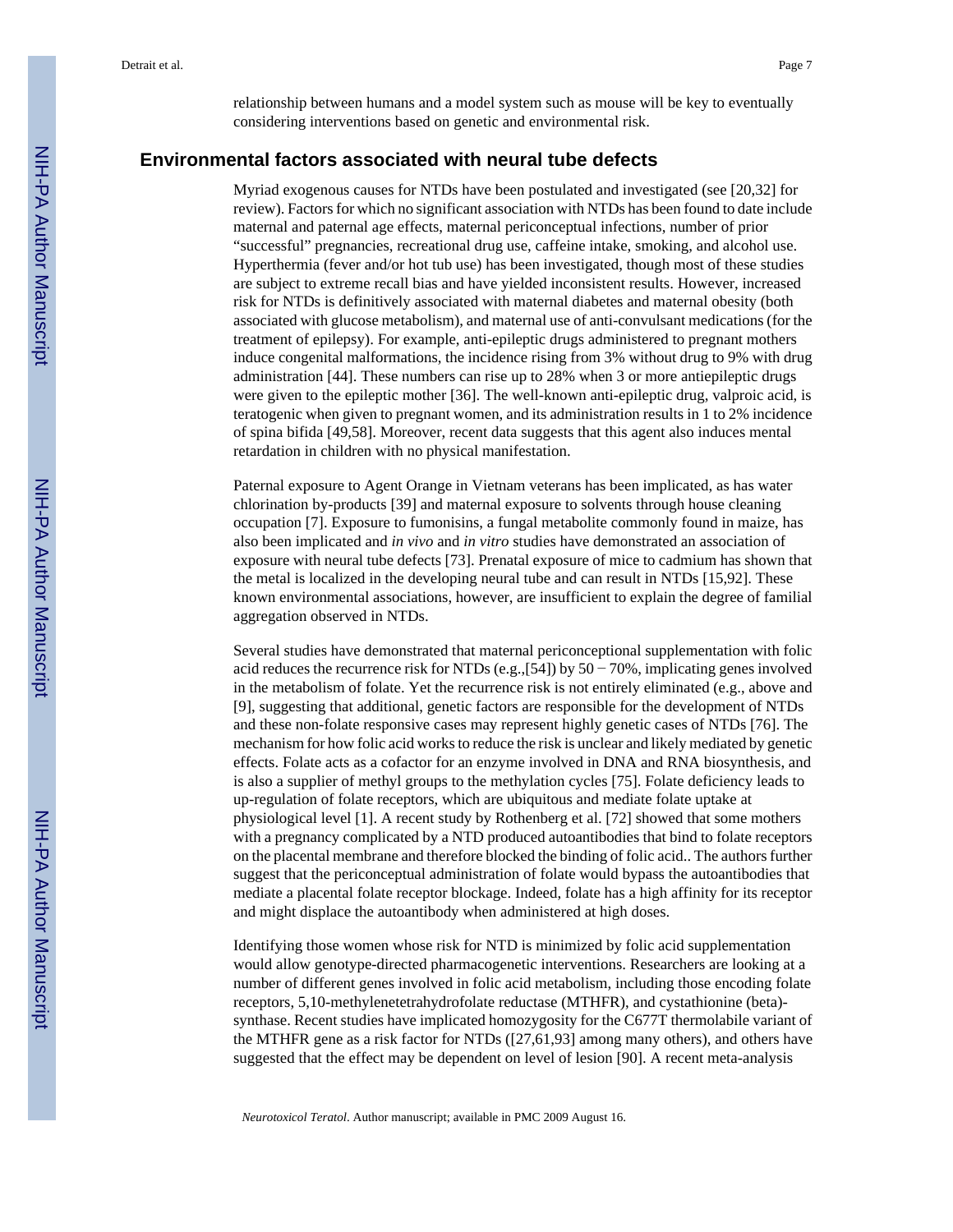[6] found a pooled odds ratio for infants homozygous at C677T of 1.7 (95% CI 1.4 – 2.2), with a pooled attributable fraction of 6% for homozygosity. While the paternal effect was nonsignificant, the odds ratios for maternal genotype, either homozygous or heterozygous for the T allele, were consistent with a trend for MTHFR involvement (OR for homozygosity was 2.1 [95% CI 1.5 − 2.9] and for heterozygosity was 1.2 [95% CI 0.9 − 1.5]).

In addition, other mutations in the MTHFR gene have been investigated, including A1298C, and other genes, such as cystathionine β-synthase, that when in combination with the C677T allele may increase the risk for NTDs [81,89]. Several reports[63,69,82] have failed to demonstrate the association seen with the C677T MTHFR allele and NTDs. Additional data suggesting that MTHFR is not a major risk factor comes from a report by Molloy [55] confirming that homozygosity for the "risk" allele fails to influence maternal folate levels, which are known to predict NTD risk.

#### **Synthesizing the data**

Current technology for approaching complex diseases continues to be developed at a phenomenal rate. Novel approaches from the molecular, expression, and statistical realms promise enhance ability to identify genetic influences, understand the interactions between genes, and characterize the relationship of environmental risk factors to genetic susceptibilities. Integrating these approaches will facilitate progress. Any insight into one or more genes predisposing to the development of neural tube defects will lend useful information towards more accurate genetic counseling for families and prevention of these frequent birth defects.

#### **Acknowledgments**

The authors gratefully acknowledge support from NS39818, ES11375, HD39948, and NS26630 and the Institut National pour la Santé et la Recherche Médicale (INSERM).

#### **Reference List**

- 1. Antony AC. The biological chemistry of folate receptors. Blood 1992;79:2807–2820. [PubMed: 1586732]
- 2. Baldwin CT, Hoth CF, Macina RA, Milunsky A. Mutations in PAX3 that cause Waardenburg syndrome type I: ten new mutations and review of the literature. Am J Med Genet 1995;58:115–122. [PubMed: 8533800]
- 3. Bekman E, Henrique D. Embryonic expression of three mouse genes with homology to the Drosophila melanogaster prickle gene. Gene Expr Patterns 2002;2:73–77. [PubMed: 12617840]
- 4. Blackshear PJ, Tuttle JS, Oakey RJ, Seldin MF, Chery M, Phillipe C, Stumpo DJ. Chromosomal mapping of the human (MACS) and mouse (Macs) genes encoding the MARCKS protein. Genomics 1992;14:168–174. [PubMed: 1427822]
- 5. Borycki AG, Li J, Jin F, Emerson CP, Epstein JA. Pax3 functions in cell survival and in pax7 regulation. Development 1999;126:1665–1674. [PubMed: 10079229]
- 6. Botto LD, Yang Q. 5,10-Methylenetetrahydrofolate reductase gene variants and congenital anomalies: a HuGE review. Am J Epidemiol 2000;151:862–877. [PubMed: 10791559]
- 7. Brender J, Suarez L, Hendricks K, Baetz RA, Larsen R. Parental occupation and nueral tube defectaffected pregnancies among Mexican Americans. Journal of Occupational & Environmental Medicine 2002;44:650–656. [PubMed: 12138876]
- 8. Catala M, Teillet MA, De Robertis EM, LeDouarin ML. A spinal cord fate map in the avian embryo: while regressing, Hensen's node lays down the notochord and floor plate thus joining the spinal cord lateral walls. Development 1996;122:2599–2610. [PubMed: 8787735]
- 9. Chatkupt S, Skurnick JH, Jaggi M, Mitruka K, Koenigsberger MR, Johnson WG. Study of genetics, epidemiology, and vitamin usage in familial spina bifida in the United States in the 1990s. Neurology 1994;44:65–69. [PubMed: 8290094]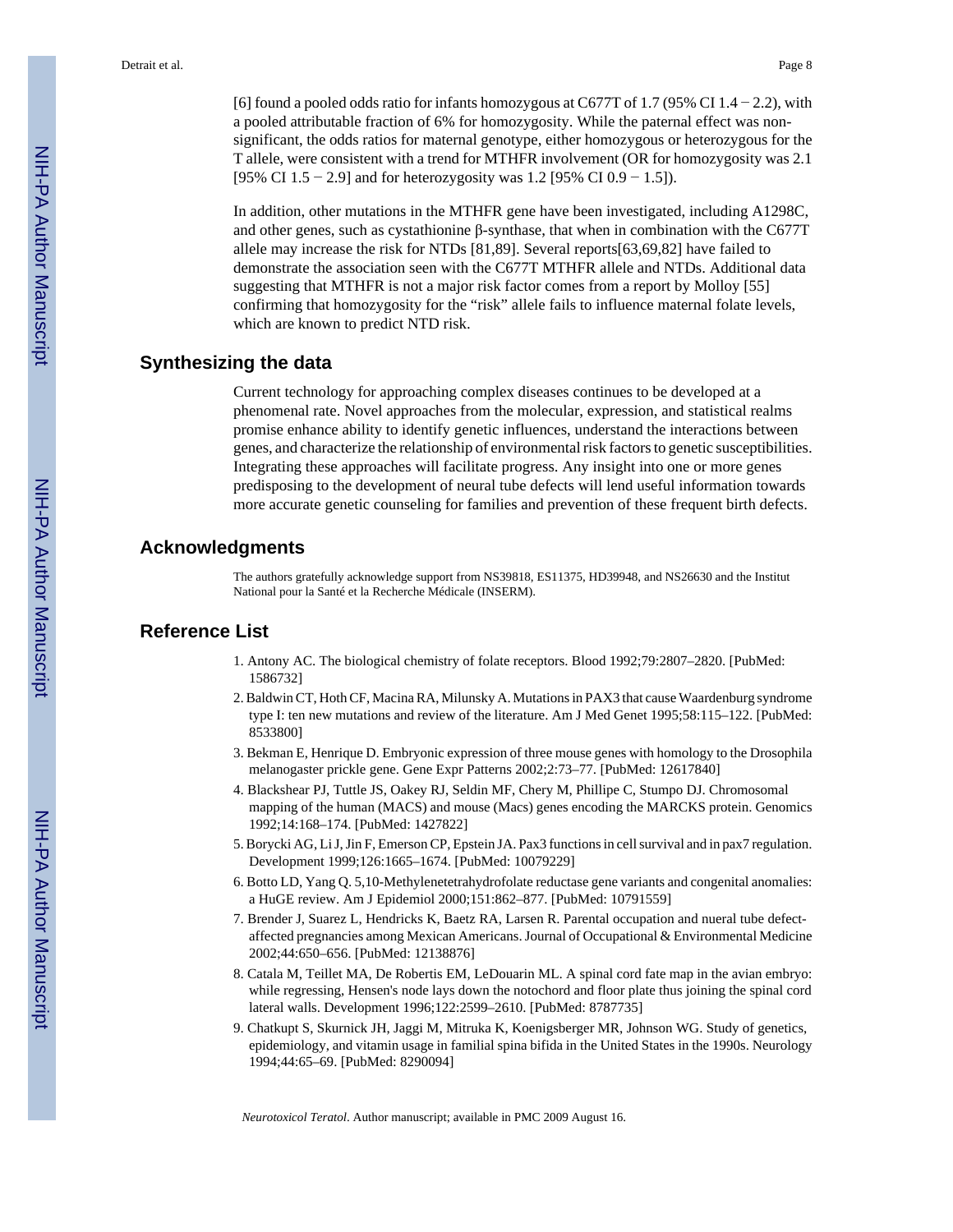Detrait et al. Page 9

- 10. Copp AJ. Relationship between timing of posterior neuropore closure and development of spinal neural tube defects in mutant (curly tail) and normal mouse embryos in culture. J Embryol Exp Morphol 1985;88:39–54. [PubMed: 4078540]
- 11. Copp AJ, Bernfield M. Etiology and pathogenesis of human neural tube defects: insights from mouse models 1. Curr Opin Pediatr 1994;6:624–631. [PubMed: 7849805]
- 12. Copp AJ, Greene ND, Murdoch JN. The genetic basis of mammalian neurulation. Nat Rev Genet 2003;4:784–793. [PubMed: 13679871]
- 13. Copp AJ, Seller MJ, Polani PE. Neural tube development in mutant (curly tail) and normal mouse embryos: the timing of posterior neuropore closure in vivo and in vitro. J Embryol Exp Morphol 1982;69:151–167. [PubMed: 7119666]
- 14. Dahme M, Bartsch U, Martini R, Anliker B, Schachner M, Mantei N. Disruption of the mouse L1 gene leads to malformations of the nervous system. Nat Genet 1997;17:346–349. [PubMed: 9354804]
- 15. De SK, Dey SK, Andrews GK. Cadmium teratogenicity and its relationship with metallothionein gene expression in midgestation mouse embryos. Toxicology 1990;64:89–104. [PubMed: 2219135]
- 16. Demenais F, Le Merrer M, Briard ML, Elston RC. Neural tube defects in France: segregation analysis. Am J Med Genet 1982;11:287–298. [PubMed: 7081294]
- 17. Dickie MM. New Splotch alleles in the mouse. Journal of Heredity 1964;55:97–101. [PubMed: 14170406]
- 18. Drainer E, May HM, Tolmie JL. Do familial neural tube defects breed true? J Med Genet 1991;28:605– 608. [PubMed: 1956058]
- 19. Edelman GM, Jones FS. Gene regulation of cell adhesion: a key step in neural morphogenesis. Brain Res Brain Res Rev 1998;26:337–352. [PubMed: 9651550]
- 20. Elwood, JM.; Little, J.; Elwood, JH. Epidemiology and Control of Neural Tube Defects. 1992.
- 21. Epstein DJ, Malo D, Vekemans M, Gros P. Molecular characterization of a deletion encompassing the splotch mutation on mouse chromosome 1. Genomics 1991;10:89–93. [PubMed: 2045114]
- 22. Epstein DJ, Vekemans M, Grost P. 'Splotch' (Sp2H), a mutation affecting development of the mouse neural tube, shows a deletion within the paired homeodomain of Pax-3. Cell 1991;67:767–774. [PubMed: 1682057]
- 23. Epstein DJ, Vogan KJ, Trasler DG, Gros P. A mutation within intron 3 of the Pax-3 gene produces aberrantly spliced mRNA transcripts in the splotch (sp) mouse mutant. Proc Natl Acad Sci (USA) 1993;90:532–536. [PubMed: 8421686]
- 24. Fineman RM, Jorde LB, Martin RA, Hasstedt SJ, Wing SD, Walker ML. Spinal dysraphia as an autosomal dominant defect in four families. Am J Med Genet 1982;12:457–464. [PubMed: 6751087]
- 25. Finnell RH, Junker WM, Wadman LK, Cabrera RM. Gene expression profiling within the developing neural tube. Neurochem Res 2002;27:1165–1180. [PubMed: 12462415]
- 26. Frecker MF, Fraser FC, Heneghan WD. Are 'upper' and 'lower' neural tube defects aetiologically different? J Med Genet 1988;25:503–504. [PubMed: 3050096]
- 27. Frosst P, Blom HJ, Milos R, Goyette P, Sheppard CA, Matthews RG, Boers GJH, den Heijer M, Kluijtmans LAJ, van den Heuvel LP, Rozen R. A candidate genetic risk factor for vascular disease: a common mutation in methylenetetrahydrofolate reductase. Nat Genet 1995;10:111–113. [PubMed: 7647779]
- 28. Garabedian BH, Fraser FC. Upper and lower neural tube defects: an alternate hypothesis. J Med Genet 1993;30:849–851. [PubMed: 8230161]
- 29. George TM, Wolpert CM, Worley G, Mackey JF, Fuchs HE, Speer MC. Variable presentation of Neural Tube Defects in Three Families. Am J Hum Genet 1996;59:A93.
- 30. Golden JA, Chernoff GF. Intermittent pattern of neural tube closure in two strains of mice. Teratology 1993;47:73–80. [PubMed: 8475460]
- 31. Hall JG. Neural tube defects, sex ratios, and X inactivation. Lancet 1986:1334–1335. [PubMed: 2878199]
- 32. Hall JG, Friedman JM, Kenna BA, Popkin J, Jawanda M, Arnold W. Clinical, genetic, and epidemiological factors in neural tube defects. Am J Hum Genet 1988;43:827–837. [PubMed: 3195584]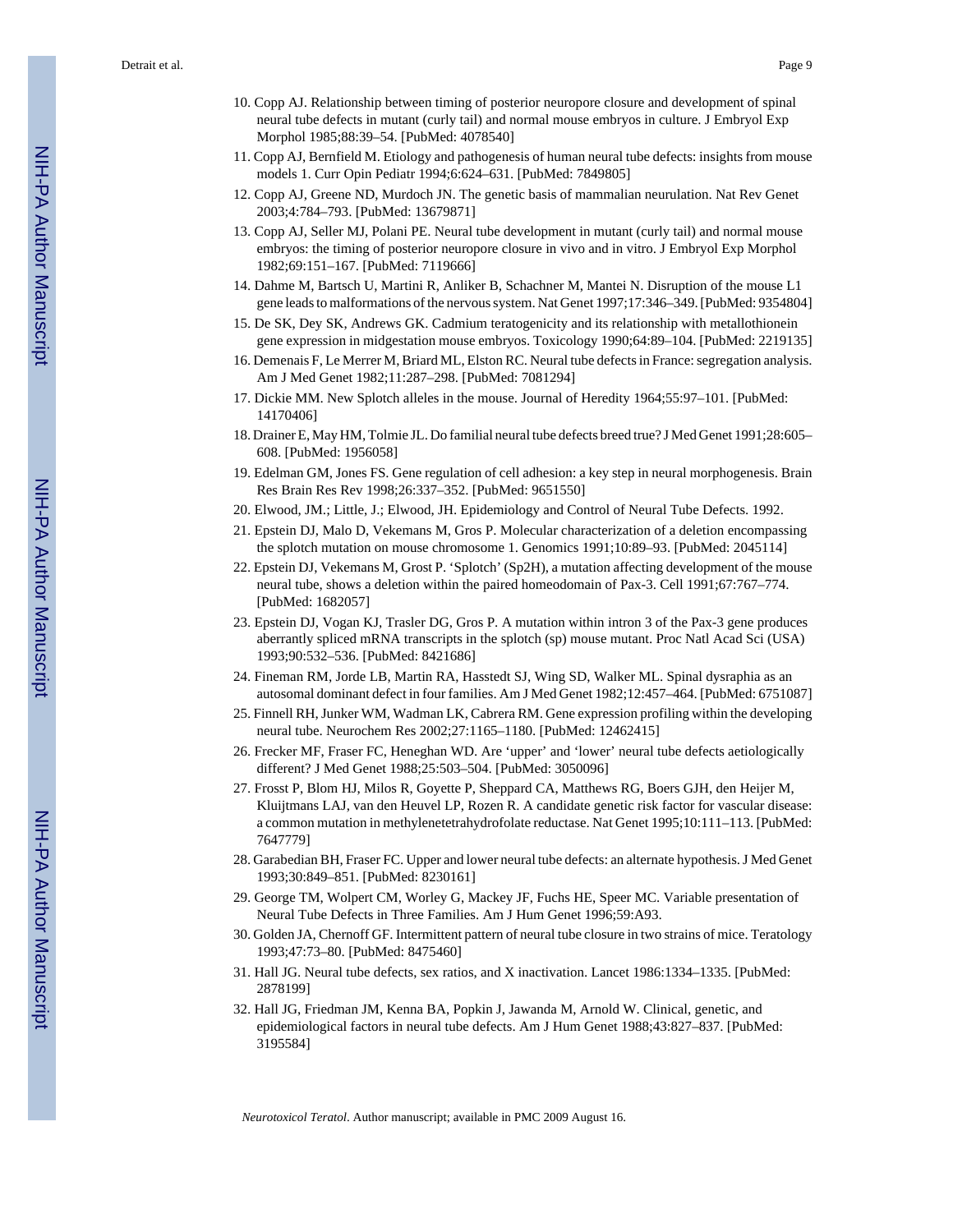- 33. Hall JG, Keena BA. Adjusting recurrence risks for neural tube defects based on B.C. data. Am J Hum Genet 1986;39:A64.
- 34. Harris MJ, Juriloff DM. Genetic Landmarks for Defects in Mouse Neural Tube Closure. Teratology 1997;56:177–187. [PubMed: 9358605]
- 35. Harris MJ, Juriloff DM. Mini-review: toward understanding mechanisms of genetic neural tube defects in mice. Teratology 1999;60:292–305. [PubMed: 10525207]
- 36. Holmes LB, Harvey EA, Coull BA, Huntington KB, Khoshbin S, Hayes AM, Ryan LM. The teratogenicity of anticonvulsant drugs. N Engl J Med 2001;344:1132–1138. [PubMed: 11297704]
- 37. Hume RF, Drugan A, Reichler A, Lampinen J, Martin LS, Johnson MP, Evans MI. Aneuploidy among prenatally detected neural tube defects. Am J Med Genet 1996;61:171–173. [PubMed: 8669447]
- 38. Hunter, AGW. Brain and Spinal Cord. In: Stevenson, RE.; Hall, JG.; Goodman, RM., editors. Human Malformations and Related Anomalies. Oxford University Press; Oxford: 1993.
- 39. Hwang BF, Magnus P, Jaakkola JJ. Risk of specific birth defects in relation to chlorination and the amount of natural organic matter in the water supply. Am J Epidemiol 2002;156:374–382. [PubMed: 12181108]
- 40. Julius MA, Schelbert B, Hsu W, Fitzpatrick E, Jho E, Fagotto F, Costantini F, Kitajewski J. Domains of axin and disheveled required for interaction and function in wnt signaling. Biochem Biophys Res Commun 2000;276:1162–1169. [PubMed: 11027605]
- 41. Juriloff DM, Gunn TM, Harris MJ, Mah DG, Wu MK, Dewell SL. Multifactorial genetics of exencephaly in SELH/Bc mice. Teratology 2001;64:189–200. [PubMed: 11598925]
- 42. Juriloff DM, Harris MJ. Mouse models for neural tube closure defects. Hum Mol Genet 2000;9:993– 1000. [PubMed: 10767323]
- 43. Juriloff DM, Harris MJ, Tom C, Macdonald KB. Normal mouse strains differ in the site of initiation of closure of the cranial neural tube. Teratology 1991;44:225–233. [PubMed: 1925982]
- 44. Kaneko S, Battino D, Andermann E, Wada K, Kan R, Takeda A, Nakane Y, Ogawa Y, Avanzini G, Fumarola C, Granata T, Molteni F, Pardi G, Minotti L, Canger R, Dansky L, Oguni M, Lopes-Cendas I, Sherwin A, Andermann F, Seni MH, Okada M, Teranishi T. Congenital malformations due to antiepileptic drugs. Epilepsy Res 1999;33:145–158. [PubMed: 10094426]
- 45. Kapron C. Identification of the mouse Loop-tail gene: a model for human craniorachischisis? Bioessays 2002;24:580–583. [PubMed: 12111717]
- 46. Kennedy D, Chitayat D, Winsor EJT, Silver M, Toi A. Prenatally diagnosed neural tube defects: Ultrasound, chromosome, and autopsy or postnatal findings in 212 cases. Am J Med Genet 1998;77:317–321. [PubMed: 9600743]
- 47. Khoury MJ, Beaty TH, Liang KY. Can familial aggregation of disease be explained by familial aggregation of environmental risk factors? Am J Epidemiol 1988;127:674–683. [PubMed: 3341366]
- 48. Lawrence N, Morel V. Dorsal closure and convergent extension: two polarised morphogenetic movements controlled by similar mechanisms? Mech Dev 2003;120:1385–1393. [PubMed: 14623444]
- 49. Lindhout D, Schmidt D. In-utero exposure to valproate and neural tube defects (letter). Lancet 1986;1:1392–1393. [PubMed: 2872511]
- 50. Lobach DF, Rochelle JM, Watson ML, Seldin MF, Blackshear PJ. Nucleotide sequence, expression, and chromosomal mapping of Mrp and mapping of five related sequences. Genomics 1993;17:194– 204. [PubMed: 8406449]
- 51. Luo J, Balkin N, Stewart JF, Sarwark JF, Charrow J, Nye JS. Neural tube defects and the 13q deletion syndrome: evidence for a critical region in 13q33–34. Am J Med Genet 2000;91:227–230. [PubMed: 10756348]
- 52. Mayanil CS, George D, Mania-Farnell B, Bremer CL, McLone DG, Bremer EG. Overexpression of murine Pax3 increases NCAM polysialylation in a human medulloblastoma cell line. J Biol Chem 2000;275:23259–23266. [PubMed: 10770948]
- 53. Melvin EC, George TM, Worley G, Franklin A, Mackey J, Viles K, Shah N, Drake CR, Enterline DS, McLone D, Nye J, Oakes WJ, McLaughlin C, Walker ML, Peterson P, Brei T, Buran C, Aben J, Ohm B, Bermans I, Qumsiyeh M, Vance J, Pericak-Vance MA, Speer MC. Genetic studies in neural tube defects. NTD Collaborative Group. Pediatr Neurosurg 2000;32:1–9. [PubMed: 10765131]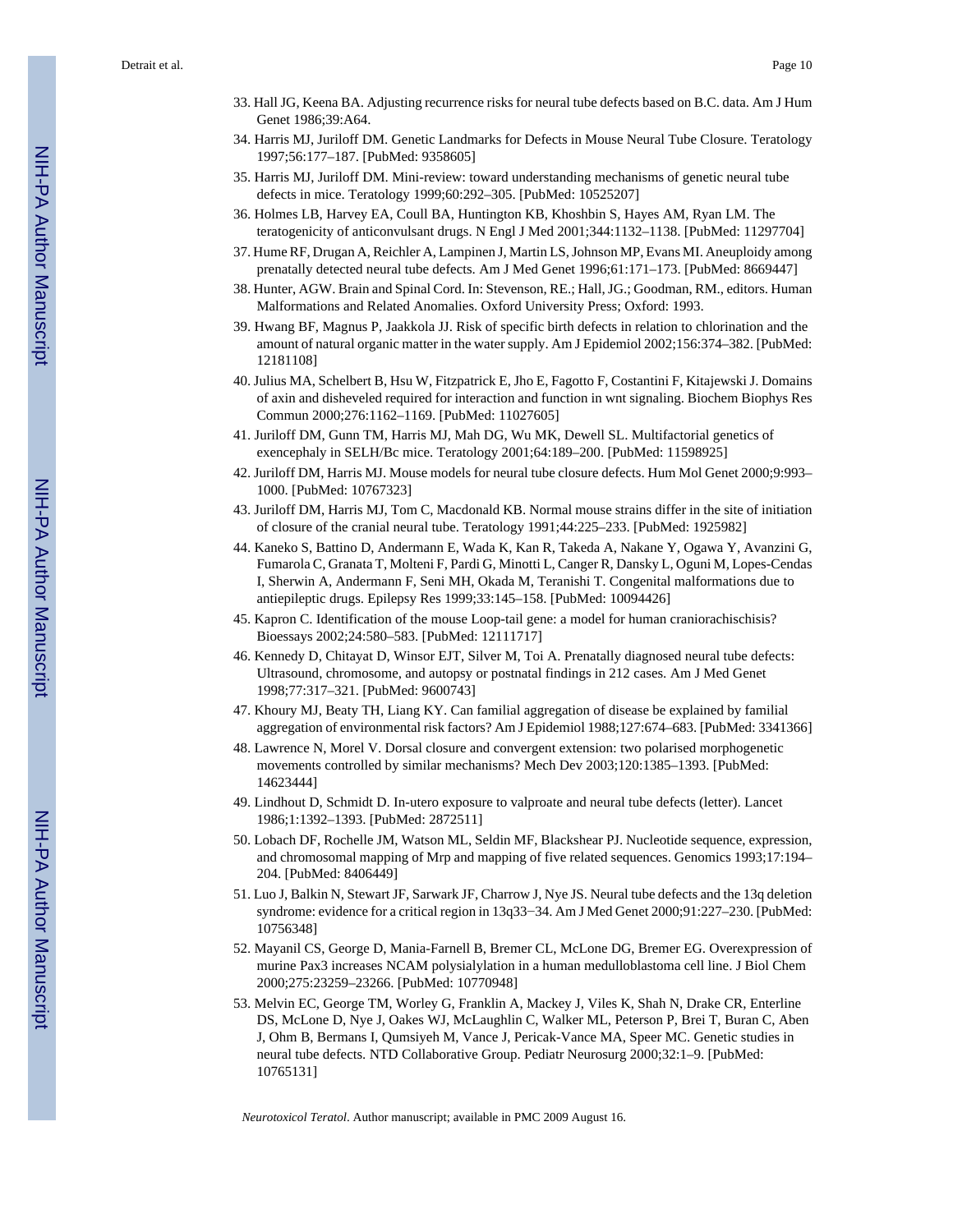- 54. Milunsky A, Jick H, Jick SS, Bruell CL, MacLaughlin DS, Rothman KJ, Willett W. Multivitamin/ folic acid supplementation in early pregnancy reduces the prevalence of neural tube defects. JAMA 1991;262:2847–2852. [PubMed: 2478730]
- 55. Molloy AM, Mills JL, Kirke PN, Ramsbottom D, McPartlin JM, Burke H, Conley M, Whitehead AS, Weir DG, Scott JM. Low blood folates in NTD pregnancies are only partly explained by thermolabile 5,10 methylenetetrahydrofolate reductase: low folate status alone may be the critical factor. Am J Med Genet 1998;78:155–159. [PubMed: 9674907]
- 56. Murdoch JN, Rachel RA, Shah S, Beermann F, Stanier P, Mason CA, Copp AJ. Circletail, a new mouse mutant with severe neural tube defects: chromosomal localization and interaction with the loop-tail mutation. Genomics 2001;78:55–63. [PubMed: 11707073]
- 57. Nakatsu T, Uwabe C, Shiota K. Neural tube closure in humans initiates at multiple sites: evidence from human embryos and implications for the pathogenesis of neural tube defects. Anat Embryol (Berl) 2000;201:455–466. [PubMed: 10909899]
- 58. Nau H. Valproic acid-induced neural tube defects. Ciba Found Symp 1994;181:144–152. [PubMed: 8005022]
- 59. Neumann PE, Frankel WN, Letts VA, Coffin JM, Copp AJ, Bernfield M. Multifactorial inheritance of neural tube defects: Localization of the major gene and recognition of modifiers in *ct* mutant mice. Nature Genet 1994;6:357–362. [PubMed: 8054974]
- 60. O'Rahilly R, Muller F. The two sites of fusion of the neural folds and the two neuropores in the human embryo. Teratology 2002;65:162–170. [PubMed: 11948562]
- 61. Ou CY, Stevenson RE, Brown VK, Schwartz CE, Allen WP, Khoury MJ, Oakley GP Jr. Adams MJ Jr. C677T homozygosity associated with thermolabile 5, 10 methylenetetrahydrofolate reductase as a risk factor for neural tube defects. Am J Hum Genet 1995;57:A223.
- 62. Pani L, Horal M, Loeken MR. Rescue of neural tube defects in Pax-3-deficient embryos by p53 loss of function: implications for Pax-3- dependent development and tumorigenesis. Genes Dev 2002;16:676–680. [PubMed: 11914272]
- 63. Papapetrou C, Lynch SA, Burn J, Edwards YH. Methylenetetrahydrofolate reductase and neural tube defects. Lancet 1996;348:58. [PubMed: 8691945]
- 64. Park CH, Pruitt JH, Bennett D. A mouse model for neural tube defects: the curtailed (Tc) mutation produces spina bifida occulta in Tc/+ animals and spina bifida with meningomyelocele in Tc/t. Teratology 1989;39:303–312. [PubMed: 2658196]
- 65. Park CH, Stewart W, Khoury MJ, Mulinare J. Is there etiologic heterogeneity between upper and lower neural tube defects. Am J Epidemiol 1992;136:1493–1501. [PubMed: 1288279]
- 66. Partington MD, McLone DG. Hereditary factors in the etiology of neural tube defects. Pediatr Neurosurg 1995:311–316. [PubMed: 8744000]
- 67. Philipp T, Kalousek DK. Neural tube defects in missed abortions: embryoscopic and cytogenetic findings. Am J Med Genet 2002;107:52–57. [PubMed: 11807868]
- 68. Purves, D.; Lichtman, JW. Principles of Neural Development. Sinauer Assocs; Sunderland: 1985.
- 69. Rampersaud E, Melvin EC, Siegel D, Mehltretter L, Dickerson ME, George TM, Enterline D, Nye JS, Speer MC. NTD Collaborative Group, Updated investigations of the role of methylenetetrahydrofolate reductase in human neural tube defects. Clin Genet 2003;63:210–214. [PubMed: 12694231]
- 70. Risch N. Linkage strategies for genetically complex traits. II. The power of affected relative pairs. Am J Hum Genet 1990;46:229–241. [PubMed: 2301393]
- 71. Risch N. Linkage strategies for genetically complex traits. III. The effect of marker polymorphism on analysis of affected relative pairs. Am J Hum Genet 1990;46:242–253. [PubMed: 2301394]
- 72. Rothenberg SP, da Costa MP, Sequeira JM, Cracco J, Roberts JL, Weedon J, Quadros EV. Autoantibodies against folate receptors in women with a pregnancy complicated by a neural-tube defect. N Engl J Med 2004;350:134–142. [PubMed: 14711912]
- 73. Sadler TW, Merrill AH, Stevens VL, Sullards MC, Wang E, Wang P. Prevention of fumonisin B1 induced neural tube defects by folic acid. Teratology 2002;66:169–176. [PubMed: 12353213]
- 74. Sakai Y. Neurulation in the mouse: manner and timing of neural tube closure. Anat Rec 1989;223:194– 203. [PubMed: 2712345]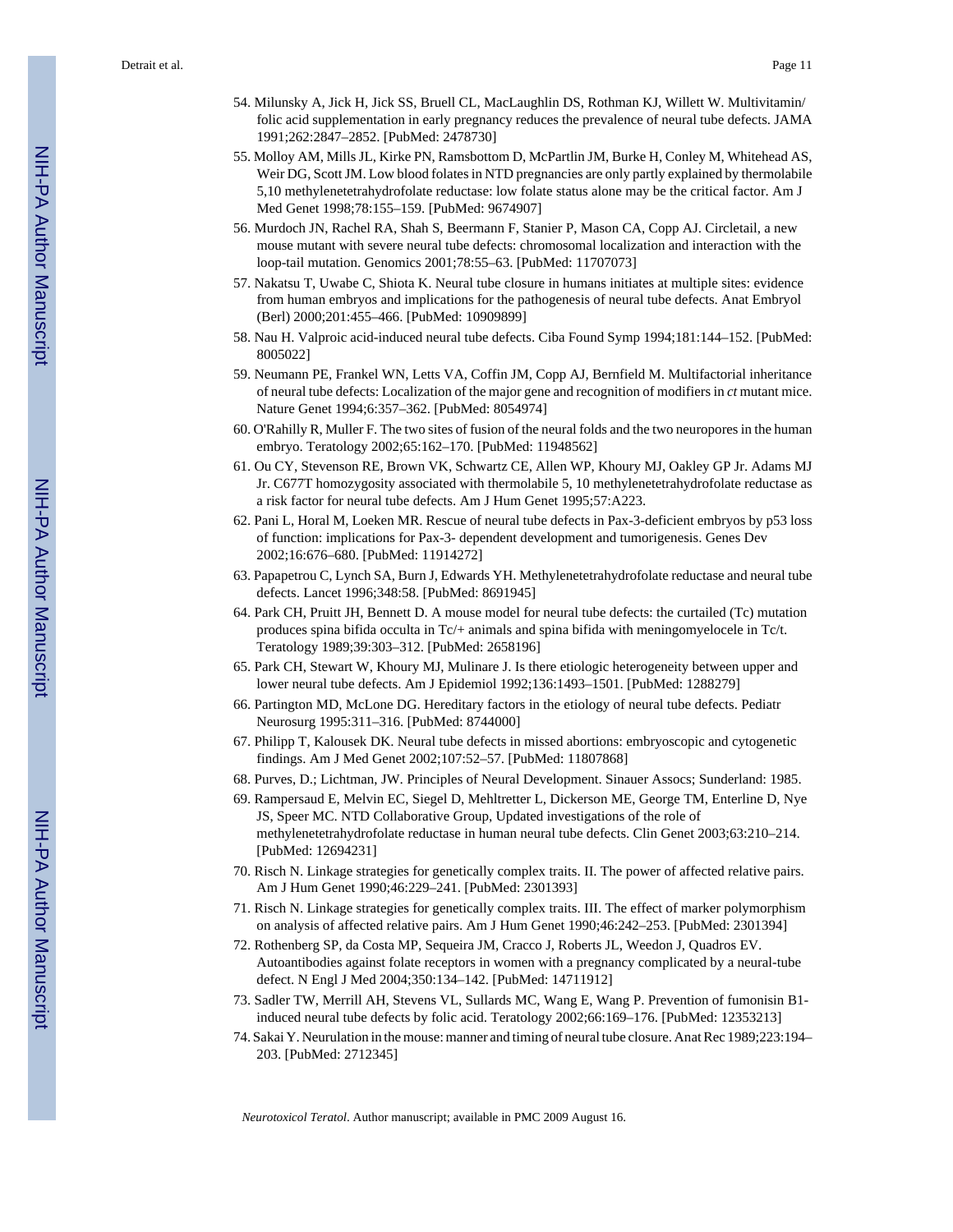- 75. Scott JM, Weir DG, Molloy A, McPartlin J, Daly L, Kirke P. Folic acid metabolism and mechanisms of neural tube defects. Ciba Found Symp 1994;181:180–187. [PubMed: 8005024]
- 76. Scriver CR. Vitamins: an evolutionary perspective. J Inherit Metab Dis 1985;8(Suppl 1):2–7. [PubMed: 2931552]
- 77. Seller MJ. Neural tube defects: Are neurulation and canalization forms causally distinct? Am J Med Genet 1990;35:394–396. [PubMed: 2309788]
- 78. Seller MJ. Further evidence for an intermittent pattern of neural tube closure in humans. J Med Genet 1995;32:205–207. [PubMed: 7783170]
- 79. Seller MJ. Neural tube defects, chromosome abnormalities and multiple closure sites for the human neural tube. Clin Dysmorphol 1995;4:202–207. [PubMed: 7551155]
- 80. Shum AS, Copp AJ. Regional differences in morphogenesis of the neuroepithelium suggest multiple mechanisms of spinal neurulation in the mouse. Anat Embryol (Berl) 1996;194:65–73. [PubMed: 8800424]
- 81. Speer MC, Nye J, McLone D, Worley G, Melvin EC, Viles KD, Franklin A, Drake C, Mackey J, George TM. Possible interaction of genotypes at cystathionine beta-synthase and methylenetetrahydrofolate reductase (MTHFR) in neural tube defects. NTD Collaborative Group. Clin Genet 1999;56:142–144. [PubMed: 10517251]
- 82. Speer MC, Worley G, Mackey JF, Melvin E, Oakes WJ, George TM, T.NTD Collaborative Group. The thermolabile variant of methylenetetrahydrofolate reductase (MTHFR) is not a major risk factor for neural tube defect in American Caucasians. Neurogenetics 1997;1:149–150. [PubMed: 10732818]
- 83. Stumpo DJ, Eddy RL Jr. Haley LL, Sait S, Shows TB, Lai WS, Young WS III, Speer MC, Dehejia A, Polymeropoulos M, Blackshear PJ. Promoter sequence, expression, and fine chromosomal mapping of the human gene (MLP) encoding the MARCKS-like protein: identification of neighboring and linked polymorphic loci for MLP and MACS and use in the evaluation of human neural tube defects. Genomics 1998;49:253–264. [PubMed: 9598313]
- 84. Sulik KK, Zucker RM, Dehart DB, et al. Normal patterns of neural tube closure differ in the human and mouse. Proc Greenwood Genet Ctr 1998;18:129–130.
- 85. Ting SB, Wilanowski T, Auden A, Hall M, Voss AK, Thomas T, Parekh V, Cunningham JM, Jane SM. Inositol- and folate-resistant neural tube defects in mice lacking the epithelial-specific factor Grhl-3. Nat Med 2003;9:1513–1519. [PubMed: 14608380]
- 86. Tolmie, J. Emery and Rimoins. Principles and practice of medical genetics. Churchill Livingston; New York: 1996. Neural tube defects and other congenital malformations of the central nervous system; p. 2152
- 87. Toriello HV, Higgins JV. Possible causal heterogeneity in spina bifida cystica. Am J Med Genet 1985;21:13–20. [PubMed: 4003438]
- 88. Van Allen MI, Kalousek DK, Chernoff GF, Juriloff D, Harris M, McGillivray BC, Yong SL, Langlois S, Macleod PM, Chitayat D, Freidman JM, Wilson D, McFadden D, Pantzar J, Ritchie S, Hall JG. Evidence for multi-site closure of the neural tube in humans. Am J Med Genet 1993;47:723–743. [PubMed: 8267004]
- 89. van der Put NM, Gabreels F, Stevens EM, Smeitink JA, Trijbels FJ, Eskes TK, van den Heuvel LP, Blom HJ. A second common mutation in the methylenetetrahydrofolate reductase gene: An additional risk factor for neural-tube defects? Am J Hum Genet 1998;62:1044–1051. [PubMed: 9545395]
- 90. Volcik KA, Blanton SH, Kruzel MC, Townsend IT, Tyerman GH, Mier RJ, Northrup H. Testing for genetic associations in a spina bifida population: analysis of the HOX gene family and human candidate gene regions implicated by mouse models of neural tube defects. Am J Med Genet 2002;110:203–207. [PubMed: 12116226]
- 91. Wallingford JB, Harland RM. Neural tube closure requires Dishevelled-dependent convergent extension of the midline. Development 2002;129:5815–5825. [PubMed: 12421719]
- 92. Webster WS, Messerle K. Changes in the mouse neuroepithelium associated with cadmium-induced neural tube defects. Teratology 1980:79–88. [PubMed: 6247774]
- 93. Whitehead AS, Gallagher P, Mills JL, Kirke PN, Burke H, Molloy AM, Weir DG, Shields DC, Scott JM. A genetic defect in 5,10 methylenetetrahydrofolate reductase in neural tube defects. Quarterly Journal of Medicine 1995;88:763–766.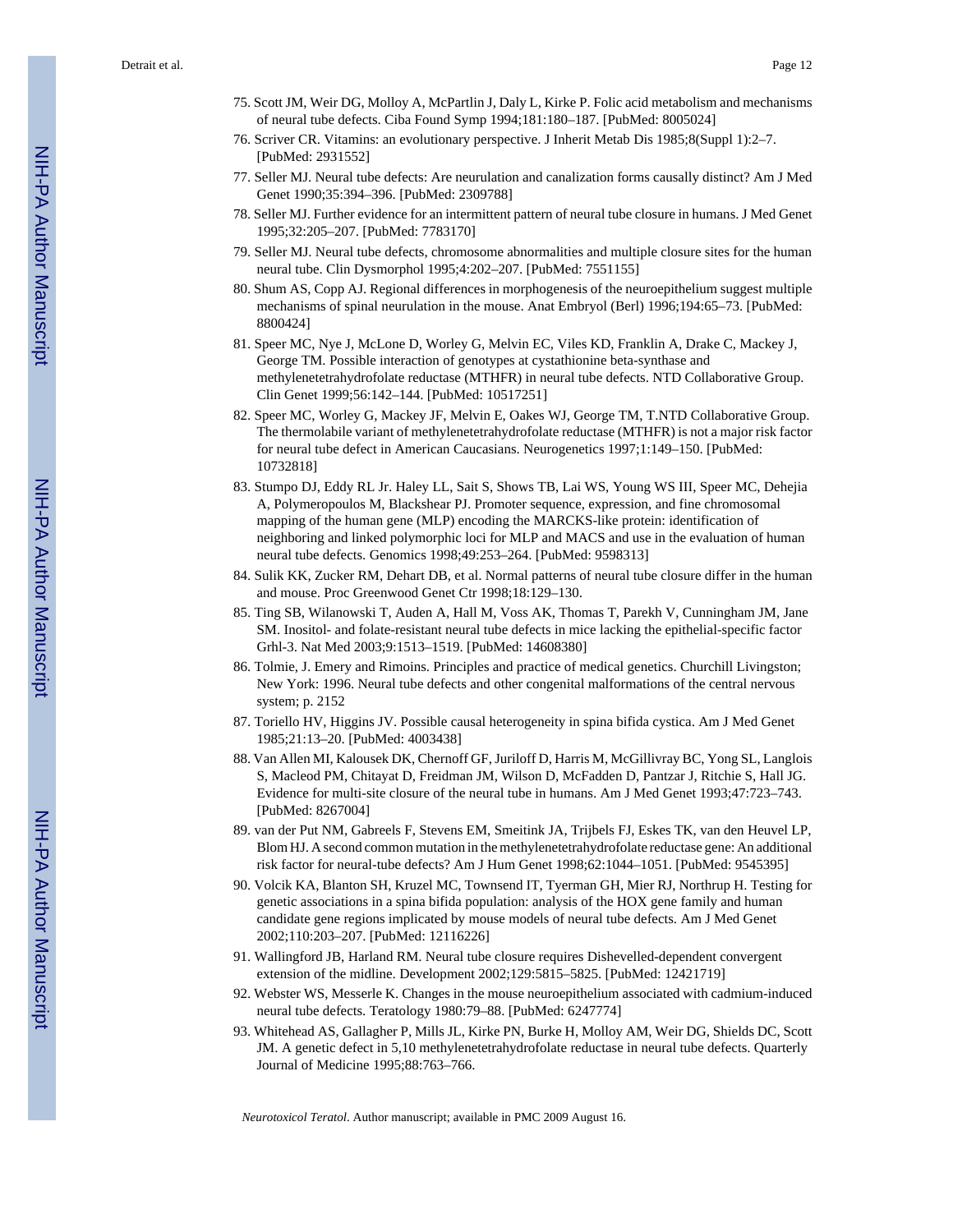- 94. Worley G, Rosenfeld LR, Lipscomb J. Financial counseling for families of children with chronic disabilities. Developmental Medicine and Child Neurology 1991;33:679–689. [PubMed: 1833252]
- 95. Wurst W, Bally-Cuif L. Neural plate patterning: upstream and downstream of the isthmic organizer. Nat Rev Neurosci 2001;2:99–108. [PubMed: 11253000]